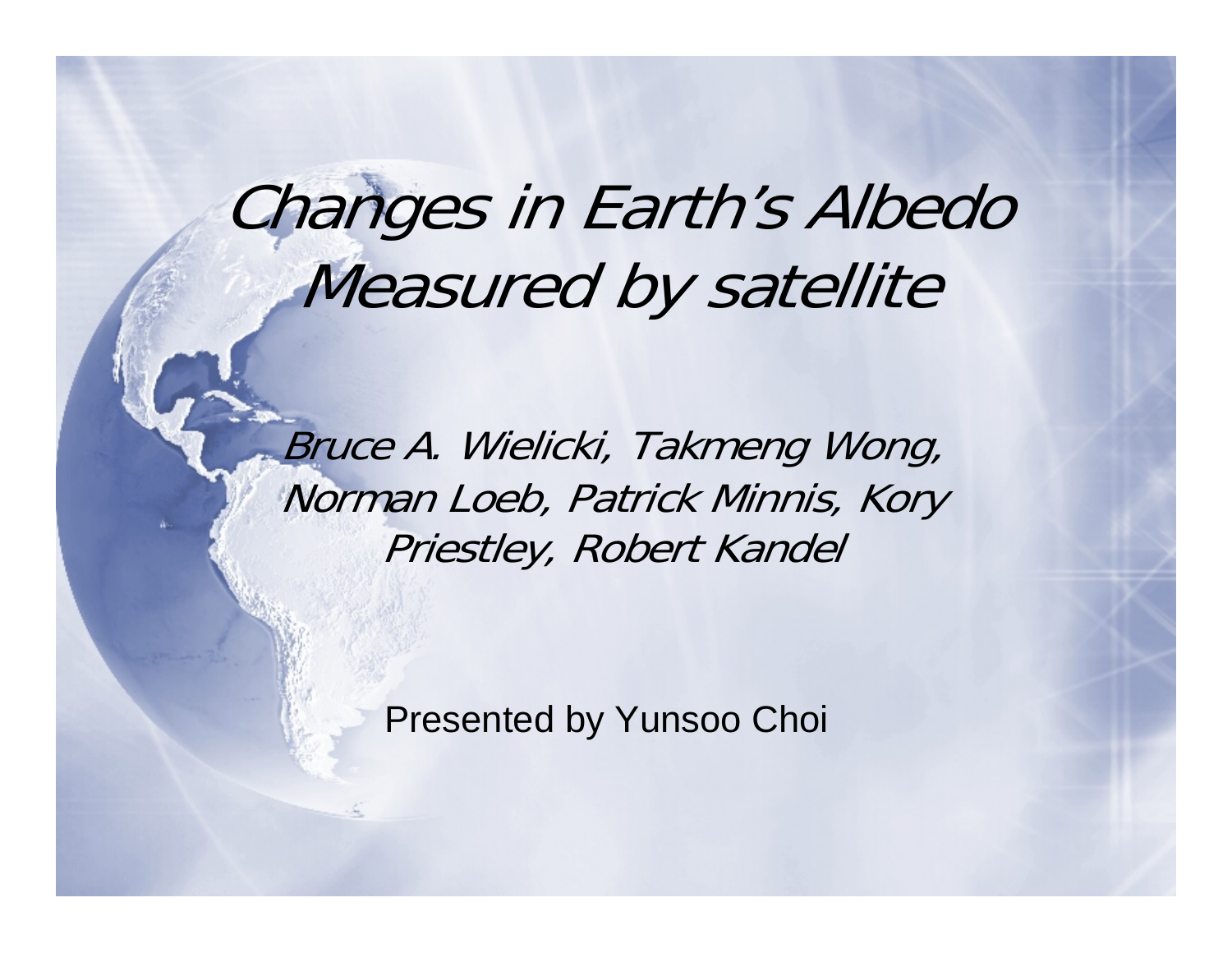## Earth's albedo

- The climate of Earth is determined by the balance The climate of Earth is determined by the balance between the absorbed solar radiation by surface and between the absorbed solar radiation by surface and atmosphere, and the outgoing longwave radiation atmosphere, and the outgoing longwave radiation
- The former is depends on Earth's albedo and the The former is depends on Earth's albedo and the latter is determined by the atmospheric content of gases and particles such as aerosol (dust) and clouds gases and particles such as aerosol (dust) and clouds
- Whereas the theory of absorption by gases is well Whereas the theory of absorption by gases is well accepted, the observational and theoretical accepted, the observational and theoretical treatments of albedo, aerosols and clouds are still treatments of albedo, aerosols and clouds are still under the development under the development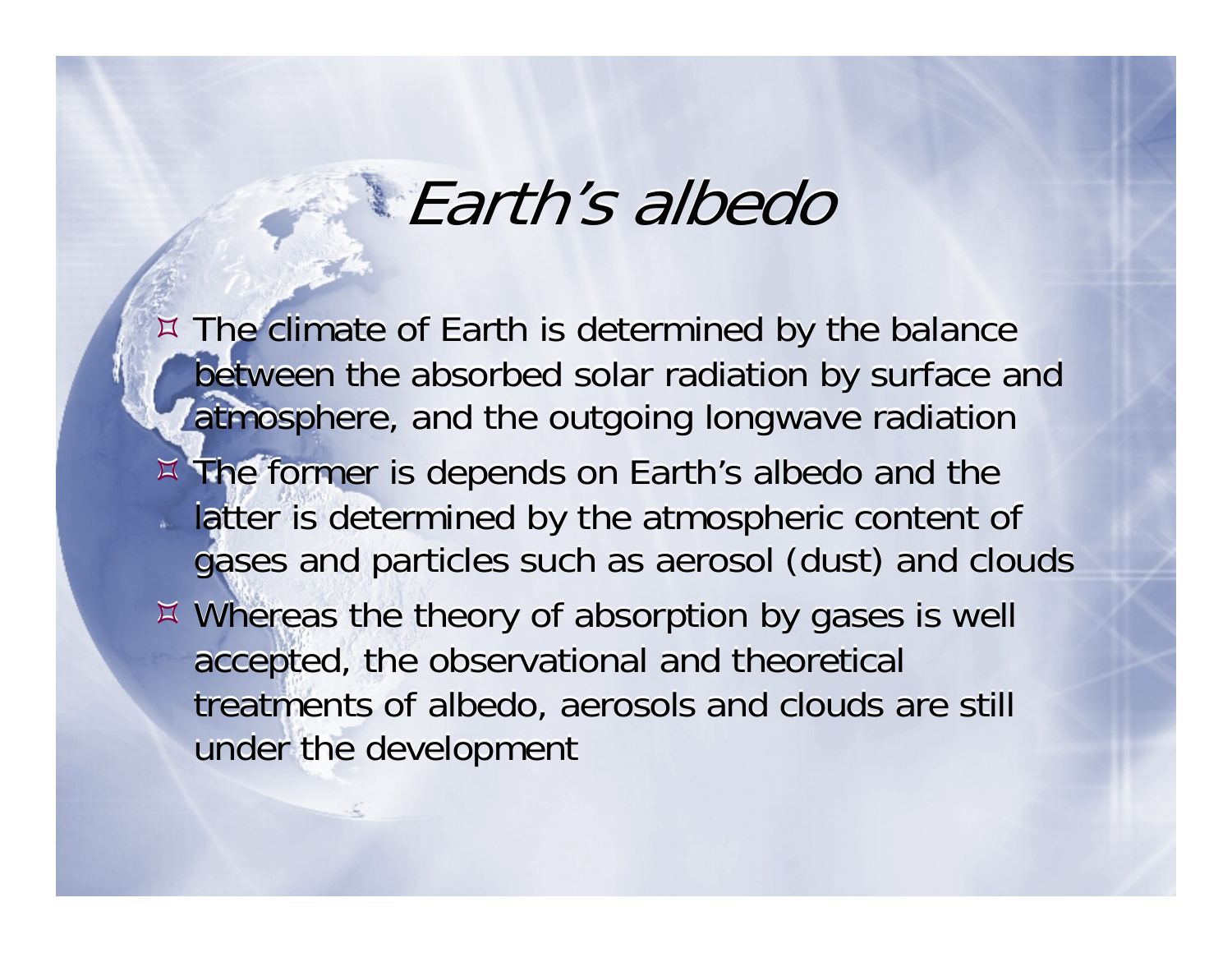### Earth's albedo (2)

- $\overline{\Xi}$  The albedo of Earth is the fraction of the global incident solar The albedo of Earth is the fraction of the global incident solar radiation that is reflected back to space  $\bm{\boxtimes}$
- $\bm{\Xi}$  The albedo can be changed with changes in Earth's cloud The albedo can be changed with changes in Earth's cloud fractional coverage, aerosol amount, forest cover, or snow and fractional coverage, aerosol amount, forest cover, or snow and ice cover ice cover  $\bm{\Xi}$
- The understanding the natural and anthropogenic changes in The understanding the natural and anthropogenic changes in Albedo and the indirect or simultaneous observation of albedo Albedo and the indirect or simultaneous observation of albedo with all diverse methods are important with all diverse methods are important
- For determining climate state, the albedo change is as For determining climate state, the albedo change is as important as the change of the amount of greenhouse gases important as the change of the amount of greenhouse gases
- For example, the change of albedo of 0.01 is comparable to For example, the change of albedo of 0.01 is comparable to global energy balance change of 3.4 Wm-2 (average incident global energy balance change of 3.4 Wm-2 (average incident solar radiative flux is 341 Wm-2) which is similar in magnitude to solar radiative flux is 341 Wm-2) which is similar in magnitude to the impacts of doubling carbon dioxide in the atmosphere the impacts of doubling carbon dioxide in the atmosphere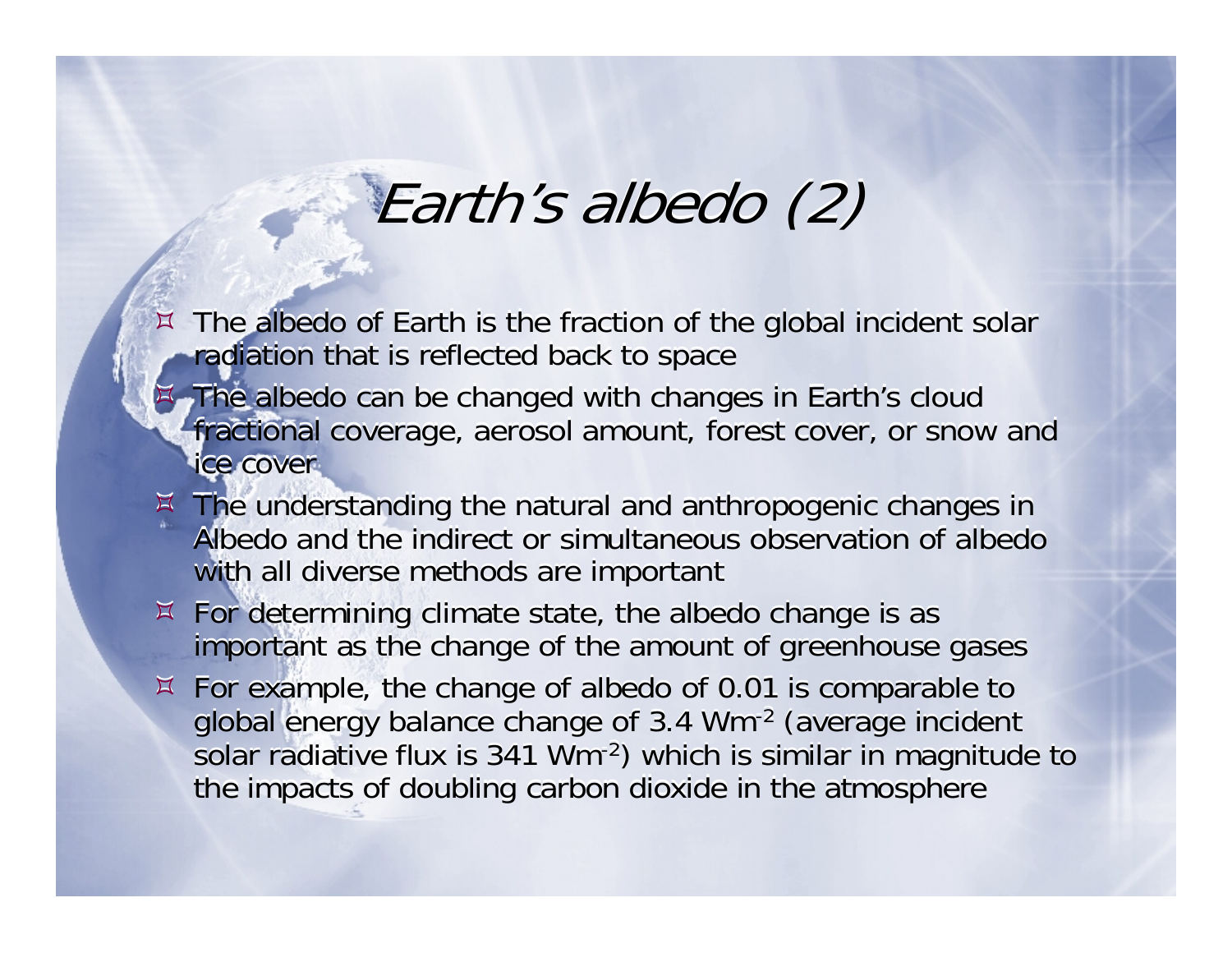#### Different methods to estimate Albedo

 $\overline{\Xi}$  $\overline{X}$  The methods are (1) the measurement of earthshine reflected from the Moon (Wielicki et al., 2005) (2) the broadband from the Moon (Wielicki et al., 2005) (2) the broadband radiometer data from low orbits around Earth (in this paper) radiometer data from low orbits around Earth (in this paper) and (3) surface radiometry (Pinker et al., 2005). All these and (3) surface radiometry (Pinker et al., 2005). All these methods require a theoretical model for relating the measured methods require a theoretical model for relating the measured parameter to albedo, in which they are rely on different parameter to albedo, in which they are rely on different assumptions. Therefore, the comparison of the results from assumptions. Therefore, the comparison of the results from different methods is required to test the consistency different methods is required to test the consistency  $\bm{\boxtimes}$ 

- Many different methods differ in their scattering geometrics, Many different methods differ in their scattering geometrics, calibration accuracy, and spectral, space, and time coverage, in calibration accuracy, and spectral, space, and time coverage, in which the albedo is not directly measured which the albedo is not directly measured
- Among these methods, the authors in this paper try to validate Among these methods, the authors in this paper try to validate the data to support the decrease of albedo for 2000 through the data to support the decrease of albedo for 2000 through 2003 using the broadband radiometer data from CERES (Clouds 2003 using the broadband radiometer data from CERES (Clouds and the Earth's Radiant Energy System) experiment and the Earth's Radiant Energy System) experiment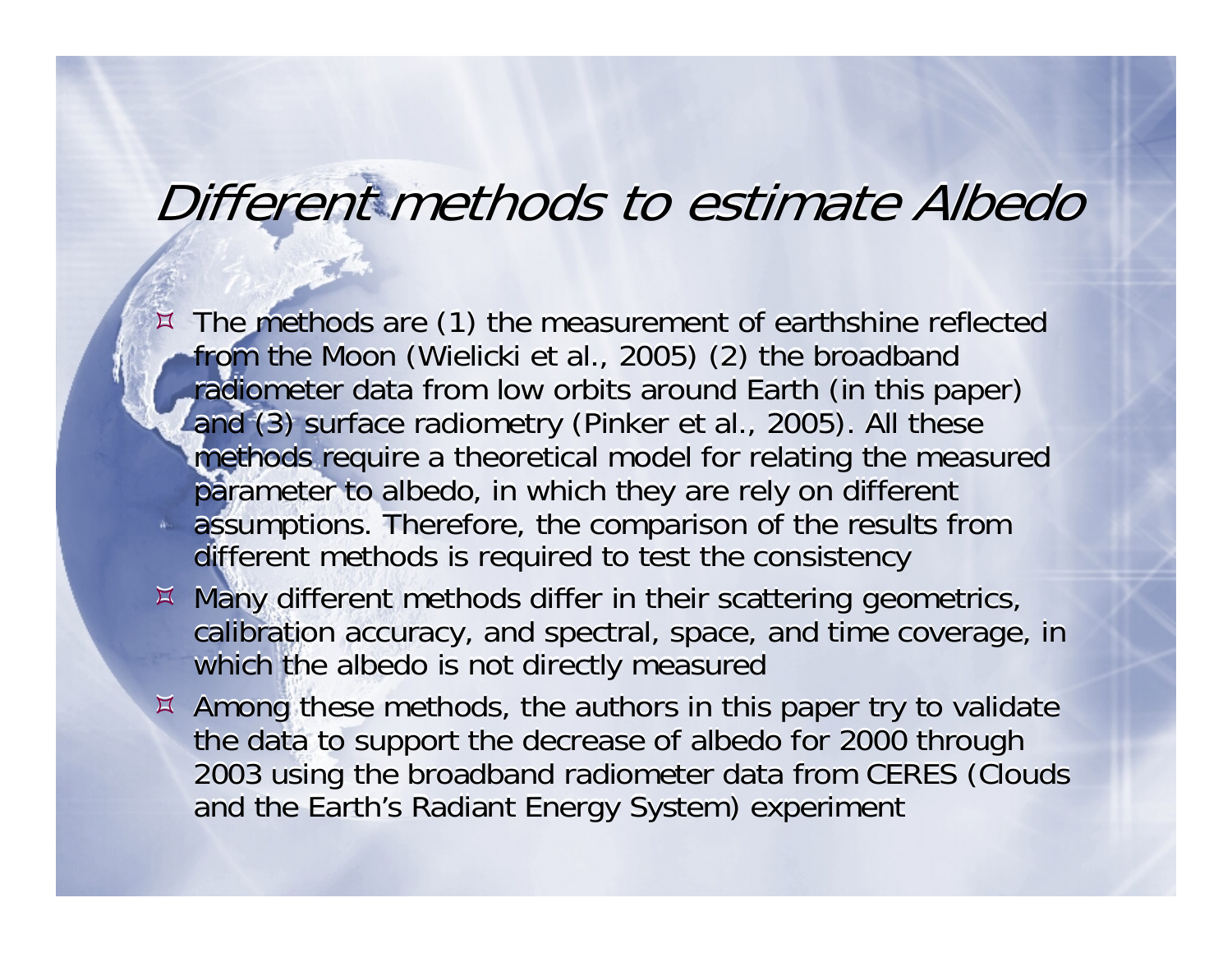Major measurements objective for CERES Major measurements objective for CERES and complementary imagers (EOS-AM, and complementary imagers (EOS-AM, EOS-PM and TRMM) [Wielicki et al., 1996] EOS-PM and TRMM) [Wielicki et al., 1996]

| <b>Output products</b>                                               | Comments                                                                                |  |
|----------------------------------------------------------------------|-----------------------------------------------------------------------------------------|--|
| <b>TOA radiative fluxes</b>                                          | SW, LW(up)                                                                              |  |
| Angular-dependence models of<br>solar and thermal infrared radiation | SW, LW, vary with surface and<br>cloud condition                                        |  |
| <b>Cloud properties</b>                                              | Amount, height, thickness, SW and<br>LW optical depth, particle size,<br>particle phase |  |
| Atmosphere radiative fluxes                                          | SW, LW (up, down, net)                                                                  |  |
| Surface radiative fluxes                                             | SW, LW (up, down, net)                                                                  |  |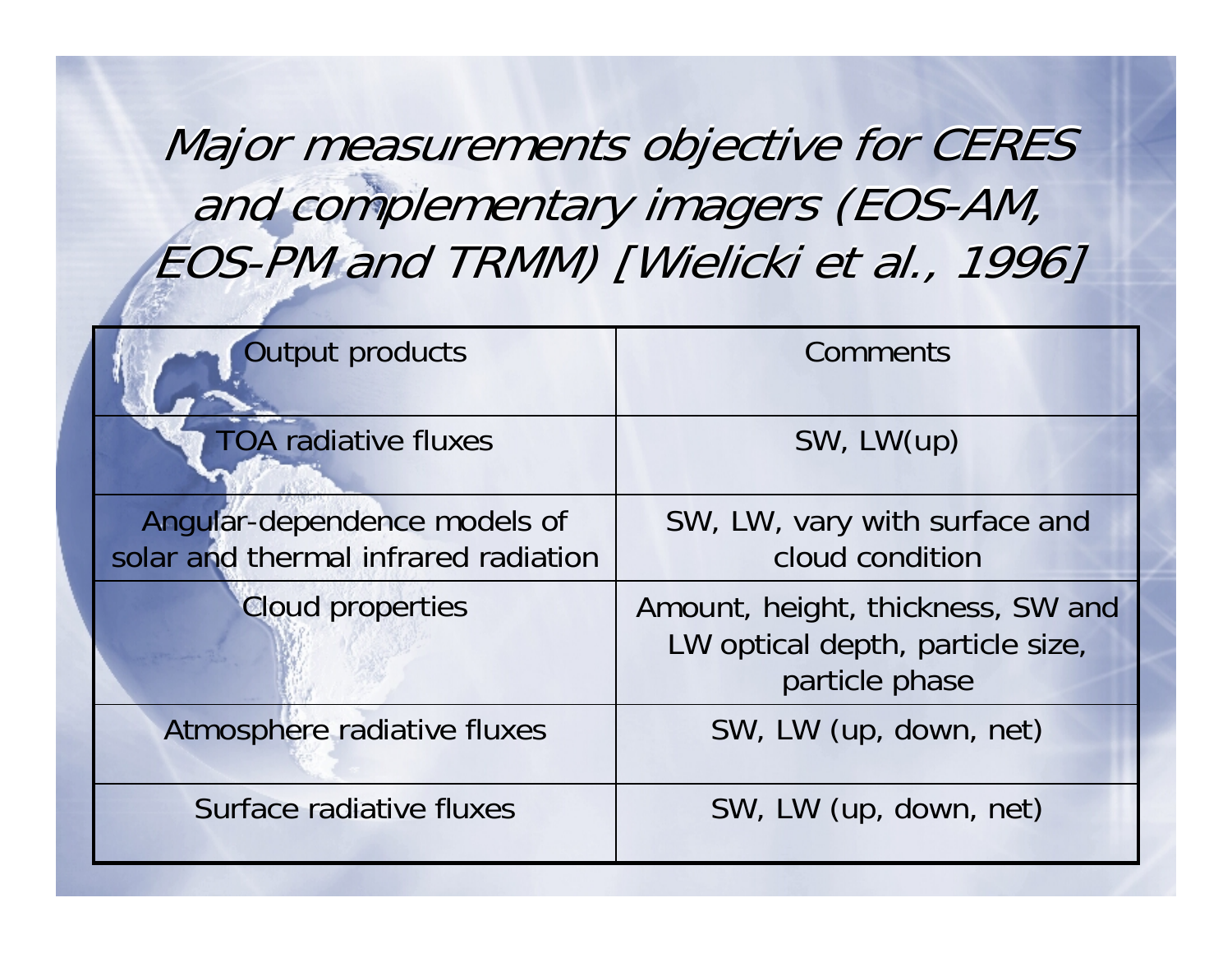### Error budget (W m<sup>-2</sup>) : TOA net flux (1.25 lat/long) TOA net flux (1.25 lat/long) [Wielicki et al., 1996] [Wielicki et al., 1996]

| Source of error                  | Monthly<br>averaged<br>global bias | Monthly<br>averaged<br>regional | Daily averaged<br>regional |
|----------------------------------|------------------------------------|---------------------------------|----------------------------|
| Angular<br>sampling              | 0.9                                | 1.2                             | 3.5                        |
| <b>Time sampling</b>             | 1.1                                | 2.3                             | 8.1                        |
| <b>Instrument</b><br>calibration | 1.6                                | 1.6                             | 1.6                        |
| <b>Total</b>                     | $\overline{2}$                     | 3                               | 9                          |
| <b>Science</b><br>requirement    | $0.2 - 1$                          | $2 - 5$                         | $5 - 10$                   |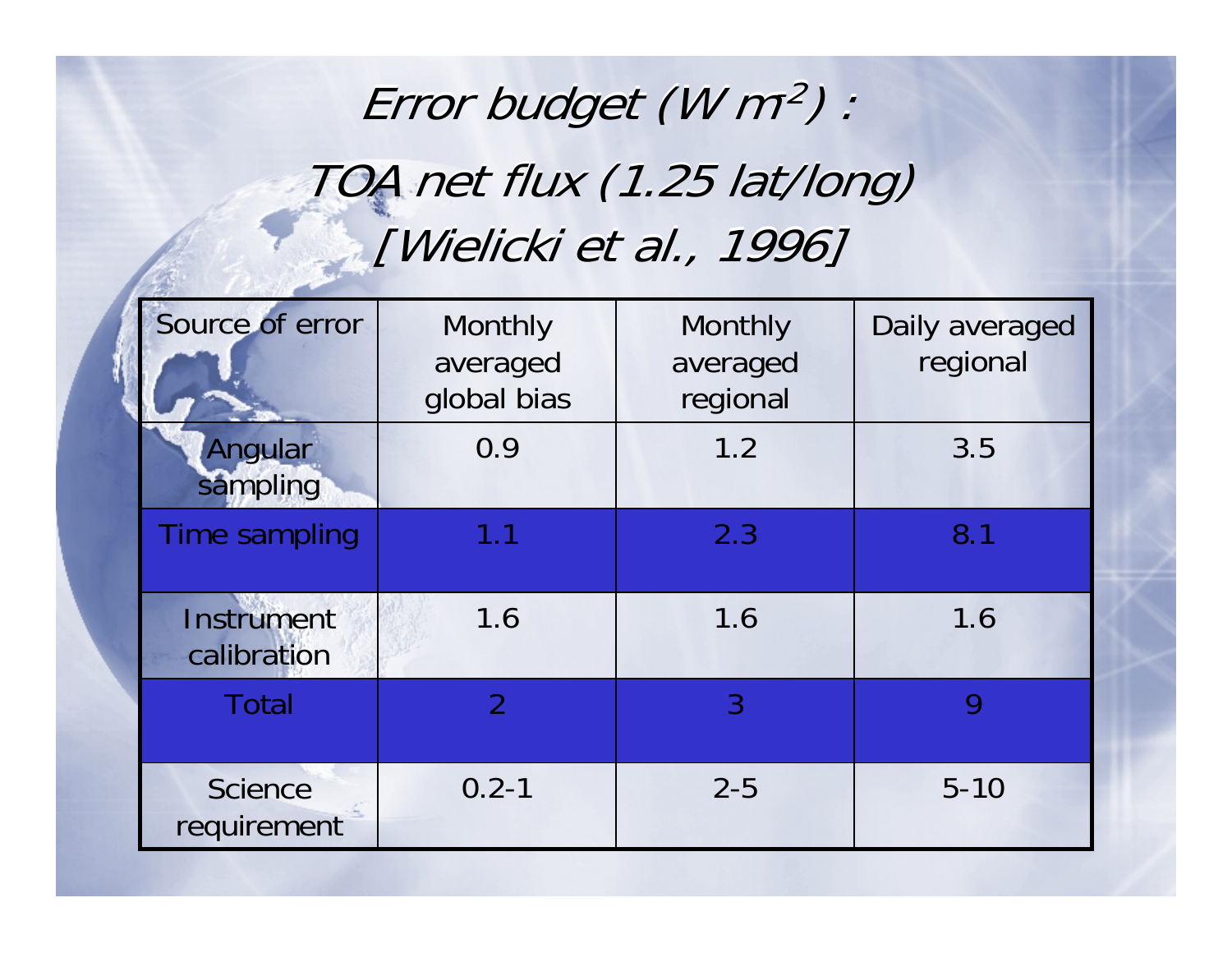#### Large inconsistencies in change of Large inconsistencies in change of albedo [Charlson et al., 2005] albedo [Charlson et al., 2005]

| Climate observations ad forcing                                                    | Equivalent change in<br>albedo $\times 10^3$ |  |
|------------------------------------------------------------------------------------|----------------------------------------------|--|
| Enhanced greenhouse effect during industrial era                                   | $-7 \pm 0.6$                                 |  |
| Anthropogenic aerosol forcing during industrial<br>era                             | $+4 \pm 4$                                   |  |
| Albedo change estimated from earthshine<br>data(2000 to 2004)                      | $+16$                                        |  |
| Albedo change estimated from low-orbit satellite<br>data(2000 to 2004)             | $-6$                                         |  |
| Change in irradiance at Earth's surface measured<br>with satellites (1983 to 2001) | $-8$                                         |  |
| Change in irradiance at Earth's surface measured<br>at the surface (1985 to 2000)  | $-13$                                        |  |
| Change in irradiance at Earth's surface measured<br>at the surface (1950 to 1990)  | $+20$                                        |  |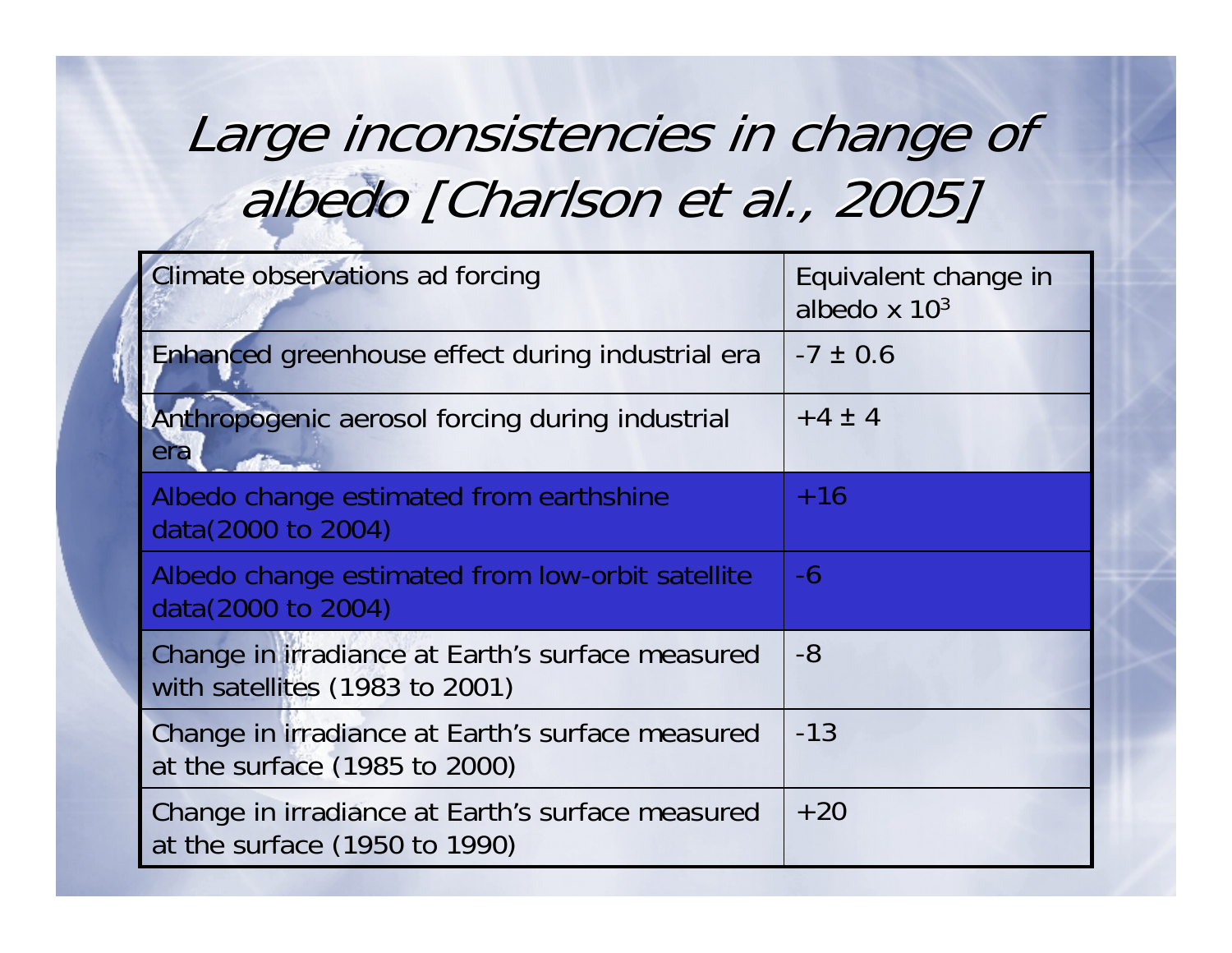## Results from this paper

- $\overline{\Xi}$  $\overline{z}$  This paper says that the decrease of  $\sim$  2 Wm<sup>-2</sup> in shortwave reflected flux or albedo decrease of 0.006 for 2000 through 2003 2003 $\bm{\boxtimes}$
- $\overline{\Xi}$  Palle et al. say that increase of 6 Wm-2 in the reflected flux or Palle et al. say that increase of 6 Wm-2 in the reflected flux or increase of albedo 0.017 for same time period increase of albedo 0.017 for same time period  $\bm{\Xi}$
- $\overline{X}$  The authors state that the albedo should not increase because there is no record of the comparative large global cooling there is no record of the comparative large global cooling
- The authors state that the large increased albedo does not The authors state that the large increased albedo does not match with the increase of global ocean heat storage match with the increase of global ocean heat storage
- The authors state that there is no large cloudiness change that The authors state that there is no large cloudiness change that would be required to match the increased global albedo from would be required to match the increased global albedo from 2000 to 2004 2000 to 2004